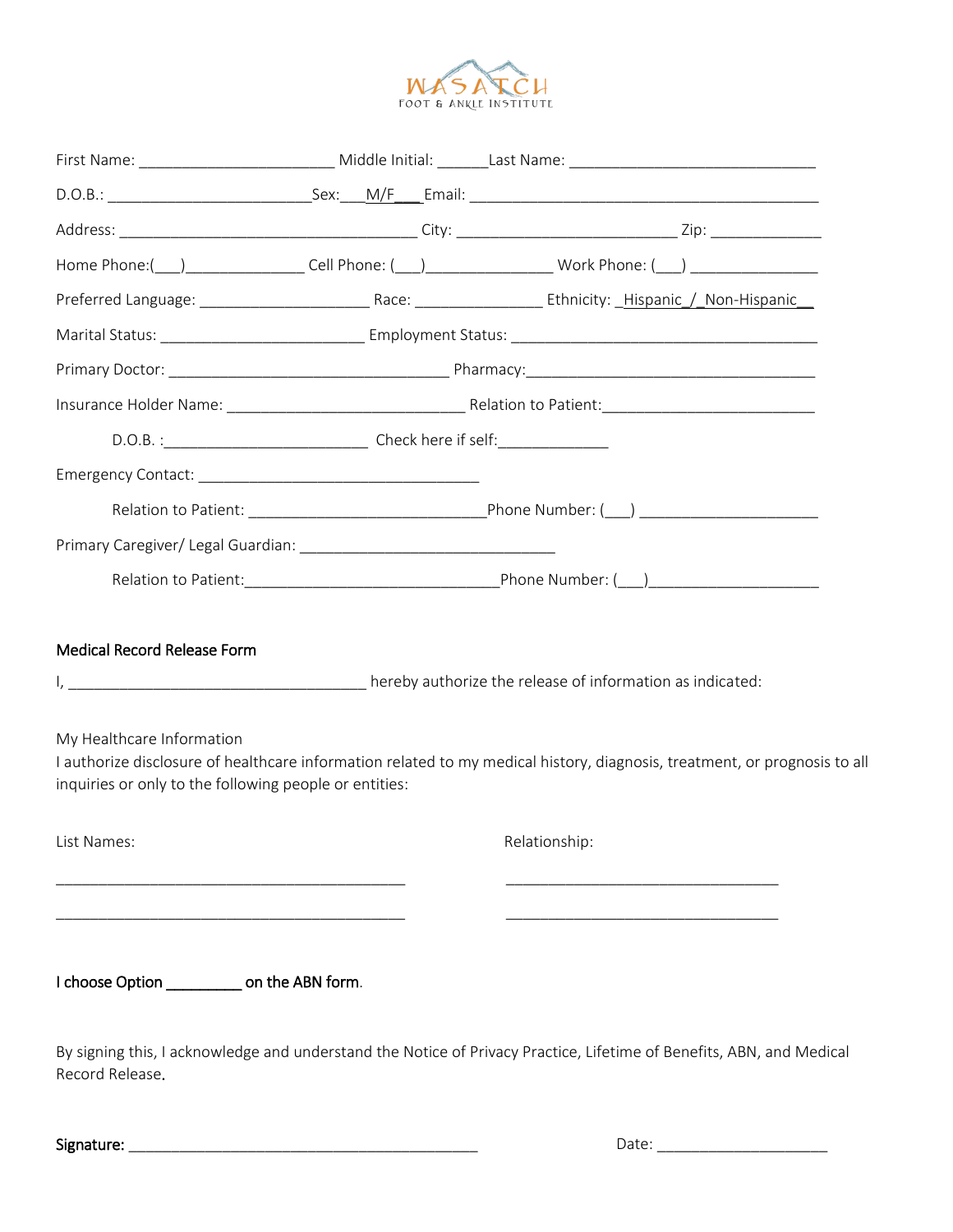

| J | am |  |
|---|----|--|
|   |    |  |

Medical History

|                                                                     | Anemia                               | Ш      | Hepatitis                          |  |
|---------------------------------------------------------------------|--------------------------------------|--------|------------------------------------|--|
|                                                                     | Angina                               |        | $\Box$ High Blood Pressure         |  |
| $\Box$                                                              | Arrhythmia                           |        | $\Box$ High Cholesterol            |  |
| $\Box$                                                              | Arthritis                            |        | $\Box$ HIV/AIDS                    |  |
| $\Box$                                                              | Asthma                               |        | $\Box$ Kidney Disease              |  |
| $\perp$                                                             | <b>Balance Problems</b>              |        | $\Box$ Leg Cramps                  |  |
| $\Box$                                                              | <b>Blood Clots</b>                   |        | Liver Disease                      |  |
| $\Box$                                                              | Cancer (Specify Type)                |        | $\Box$ Lung Disease                |  |
| $\perp$                                                             | Cerebrovascular Accident             |        | $\Box$ Nervous Disorder            |  |
|                                                                     | $\Box$ Chemotherapy                  |        | Osteoarthritis                     |  |
|                                                                     | $\Box$ Congestive Heart Failure      |        | $\Box$ Osteopenia                  |  |
| $\Box$                                                              | COPD                                 | $\Box$ | Osteoporosis                       |  |
| $\Box$                                                              | <b>Diabetes</b>                      | $\Box$ | Pacemaker                          |  |
| $\Box$                                                              | <b>Difficulty Breathing</b>          |        | $\Box$ Peripheral Neuropathy       |  |
|                                                                     | $\Box$ Emphysema                     |        | $\Box$ Peripheral Vascular Disease |  |
|                                                                     | $\Box$ Fibromyalgia                  |        | $\Box$ Plantar Fasciitis           |  |
|                                                                     | $\Box$ Fractured Foot, Ankle, or Leg |        | $\Box$ Psychological Problems      |  |
| $\vert \ \ \vert$                                                   | <b>GERD</b>                          |        | $\Box$ Raynaud's Syndrome          |  |
|                                                                     | Gout                                 |        | $\Box$ Renal Dialysis              |  |
|                                                                     | Heart Attack                         |        | <b>Rheumatoid Arthritis</b>        |  |
| $\perp$                                                             | <b>Heart Disease</b>                 |        | Varicose Veins                     |  |
|                                                                     | $\Box$ Heart Murmur                  |        | Women: Are you pregnant?           |  |
| Prior Operations:                                                   |                                      |        |                                    |  |
| Please list all Medications you take and dosage (or attach a list): |                                      |        |                                    |  |
|                                                                     |                                      |        |                                    |  |

\_\_\_\_\_\_\_\_\_\_\_\_\_\_\_\_\_\_\_\_\_\_\_\_\_\_\_\_\_\_ \_\_\_\_\_\_\_\_\_\_\_\_\_\_\_\_\_\_\_\_\_\_\_\_\_\_\_\_\_\_

\_\_\_\_\_\_\_\_\_\_\_\_\_\_\_\_\_\_\_\_\_\_\_\_\_\_\_\_\_\_ \_\_\_\_\_\_\_\_\_\_\_\_\_\_\_\_\_\_\_\_\_\_\_\_\_\_\_\_\_\_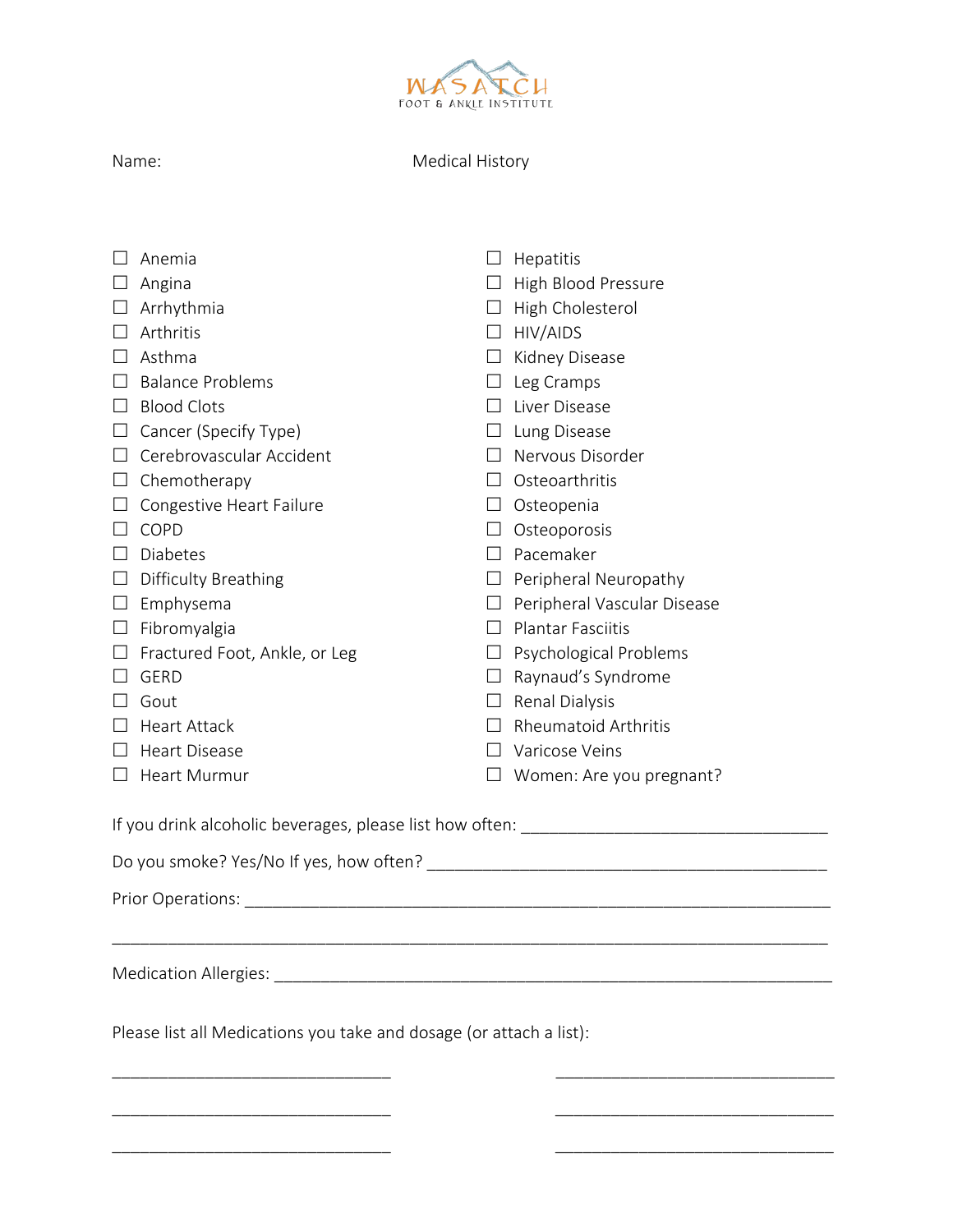

### Summary of Notice of Privacy Practices

**Uses and Disclosures of Health Information**. We will use and disclose your health information in order to treat you or to assist other health care providers in treating you. We will also use and disclose your health information in order to obtain payment for our services or to allow insurance companies to process insurance claims for services rendered to you by us or other health care providers. Finally, we may disclose your health information for certain limited operational activities such as quality assessment, licensing, accreditation, and training of students.

**Uses and Disclosures Based on Your Authorization.** Except as stated in detail in the Notice of Privacy Practices, we will not use or disclose your health information without your written authorization.

**Uses and Disclosures Not Requiring Your Authorization.** In the following circumstances, we may disclose your health information without your written authorization.

- To family members or close friends who are involved in your health care and are approved by you
- For purposes of public health and safety
- To government agencies for purposes of their audits, investigations, and other oversight activities
- To government authorities to prevent child abuse or domestic violence
- To the FDA to report product defects or incidents
- To law enforcements authorities to protect public safety or to assist in apprehending criminal offenders
- When required by court orders, search warrants, subpoenas, and as otherwise required by law.

**Patient Rights.** As our patients, you have the following rights:

- To have access to and/or a copy of your health information
- To receive an account of certain disclosures we have made of your health information
- To request restrictions as to how your health information is used or disclosed
- To request that we communicate with you in confidence
- To request that we amend your health information
- To receive notice of our privacy practices

If you have a question, concern, or complain regarding our privacy practices, please refer to the Notice of Privacy Practices for the person or persons whom you may contact.

#### **Lifetime Assignment of Benefits**

I (we) hereby certify that the above information is correct to the best of my knowledge and give permission for Wasatch Foot & Ankle Institute or assistants to examine and treat my ailments medically, surgically, or orthopedically as the case may be.

I (we) also authorize the release of any information including the diagnosis and records of any treatments or examination rendered, to my insurance company or companies. This release is solely for the purpose of facilitating the billing and reimbursement, directly to the doctor, of insurance benefits under which I am entitled.

I (we) hereby authorize Wasatch Foot & Ankle Institute to (1) release any information necessary to insurance carriers regarding my illness and treatments; (2) process insurance claims generated during examination or treatment; and (3) allow a photocopy of my signature to be used to process insurance claims for the period of the policy lifetime. This order will remain in effect until revoked by me in writing.

I further understand that fees are due and payable on the date that services are rendered, and I agree to pay all such charges incurred in full immediately upon presentation of the appropriate statement. A photocopy of this assignment is to be considered as valid as the original.

Your insurance is a contract between you and your insurance company. Any unpaid balance on your account after 90 days from the date of service is your responsibility and rebilling fees of 1 ½% per month (18% annual rate) with a minimum charge of \$4.00 per month will be charged to your account. 40% of the balance due and reasonable attorney's fees if any delinquent balance is placed with an agency or attorney for collection will also be charged to your account.